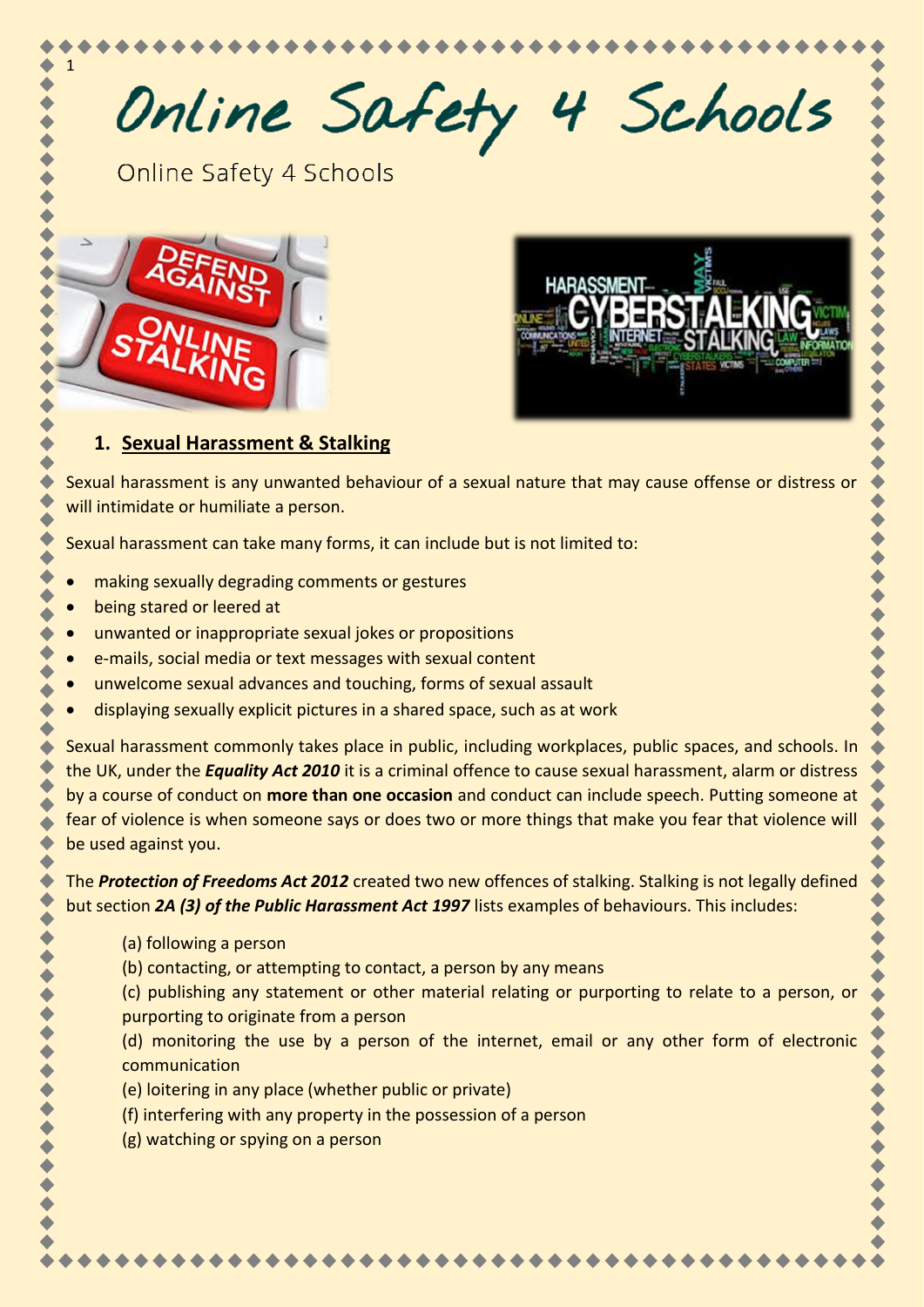# **2. Online harassment and stalking are illegal in England and Wales?**

#### *Stalking is different from harassment* as it involves

➢ fixation

2

 $\triangleright$  repeated attempts to contact a person without permission in a way that could be expected to cause distress or fear.

Technology Social Media and Gaming help facilitate stalking and harassment, enabling offenders to

- $\triangleright$  impersonate others online or
- $\triangleright$  send or post hostile messages to their victim.

It is important to remember that harassment and stalking can take many different forms and can include

- $\triangleright$  e-mails Any
- ➢ instant messaging Mobile Phone / Device Messaging
- ➢ direct messaging Twitter Tik Tok etc
- ➢ images Sent Posted Shared
- ➢ chat rooms Twitch
- ➢ forums Discord Steam
- $\triangleright$  social media Instagram Facebook
- ➢ gaming Fortnite GTA Minecraft PlayerUnknown Battlegrounds

#### **3. What is Online Sexual Harassment ?**

Online sexual harassment is defined as unwanted sexual conduct on any digital platform and it is recognised as a form of sexual violence. Online sexual harassment encompasses a wide range of behaviours that use digital content (images, videos, posts, messages, pages) on a variety of different platforms (private or public). It often manifests as hateful speech or online threats.

It can make a person feel

- $\triangleright$  threatened.
- ➢ exploited,
- ➢ coerced,
- $\triangleright$  humiliated.
- ➢ upset,
- ➢ sexualised or
- $\triangleright$  discriminated against.

There are four(4) types of online sexual harassment -

- *1. Non-consensual sharing of intimate images and videos* this type of abuse often referred to as "**revenge porn**" — is defined as the public distribution of sexually explicit images without the consent of the victim.
- *2. Exploitation, coercion, and threats* These forms of abuse occur when "a person receiving sexual threats, being coerced to participate in sexual behaviour online, or blackmailed with sexual content."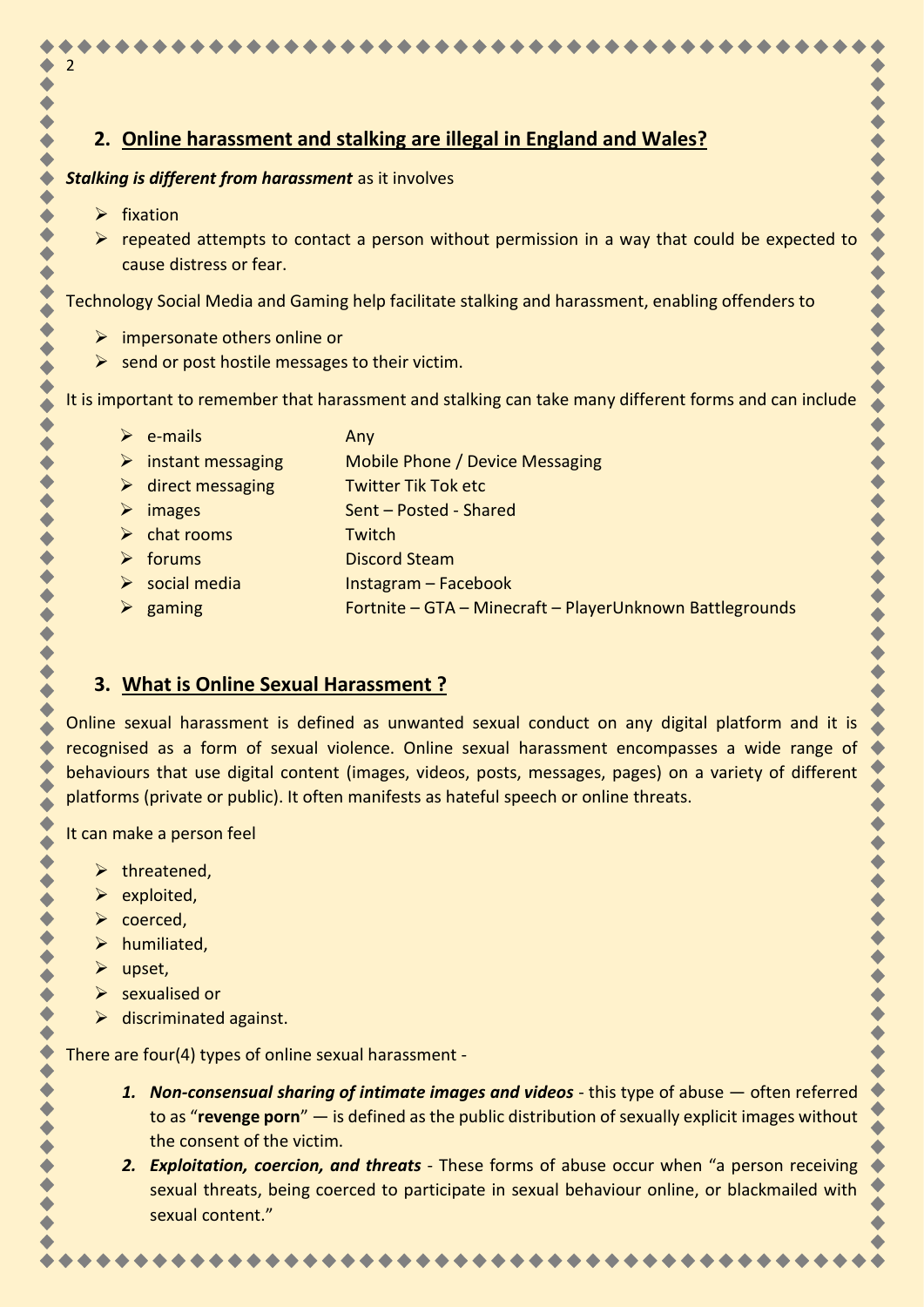- 
- *3. Sexualised bullying* When someone is excluded from a group, often systematically, through the use of humiliating or discriminatory sexual content.
- *4. Unwanted sexualisation* When a person receives "unwelcome sexual requests, comments and content,"

## **4. Impact of online sexual harassment**

Sexual harassment of this kind can make a person feel any of the following:

- ➢ Threatened or scared
- ➢ Exploited

3

- ➢ Coerced
- $\triangleright$  That their dignity is violated
- ➢ Humiliated or degraded
- $\triangleright$  Shamed or judged
- ➢ Upset
- ➢ Sexualised
- ➢ Discriminated against because of their gender or sexual orientation
- $\triangleright$  Feel guilty or that they are to blame

The experience and impact of online sexual harassment is unique to the individual and can be felt both in the short-term but also can have long-term impacts on mental health and wellbeing. Long term impacts can be amplified because of re-victimisation if content is re-shared online, or because the initial trauma of the incident resurfaces much later. It is important to recognise that there is no single way that a young person may experience online sexual harassment and that it might also affect others who witness it.

#### *Gender and vulnerability*

- I. This harassment takes place in a gendered context
- II. is deeply rooted in structural relationships of inequality between women and men.
- III. This produces disproportionately negative outcomes and experiences for women and girls.
- IV. Indeed, girls are more likely to be targeted with online sexual harassment than boys,
- V. often resulting in more negative consequences for girls.

*Online sexual harassment* can intersect with discrimination and hate crimes, relating to a person's actual or perceived

- ➢ gender,
- $\triangleright$  gender identity,
- ➢ sexual orientation,
- $\triangleright$  race, religion,
- $\triangleright$  special educational need or disability.

Young people in these groups may face unique forms of online sexual harassment, resulting in a more negative impact in both the short and long term, as well as multiple barriers that can prevent them from accessing support.